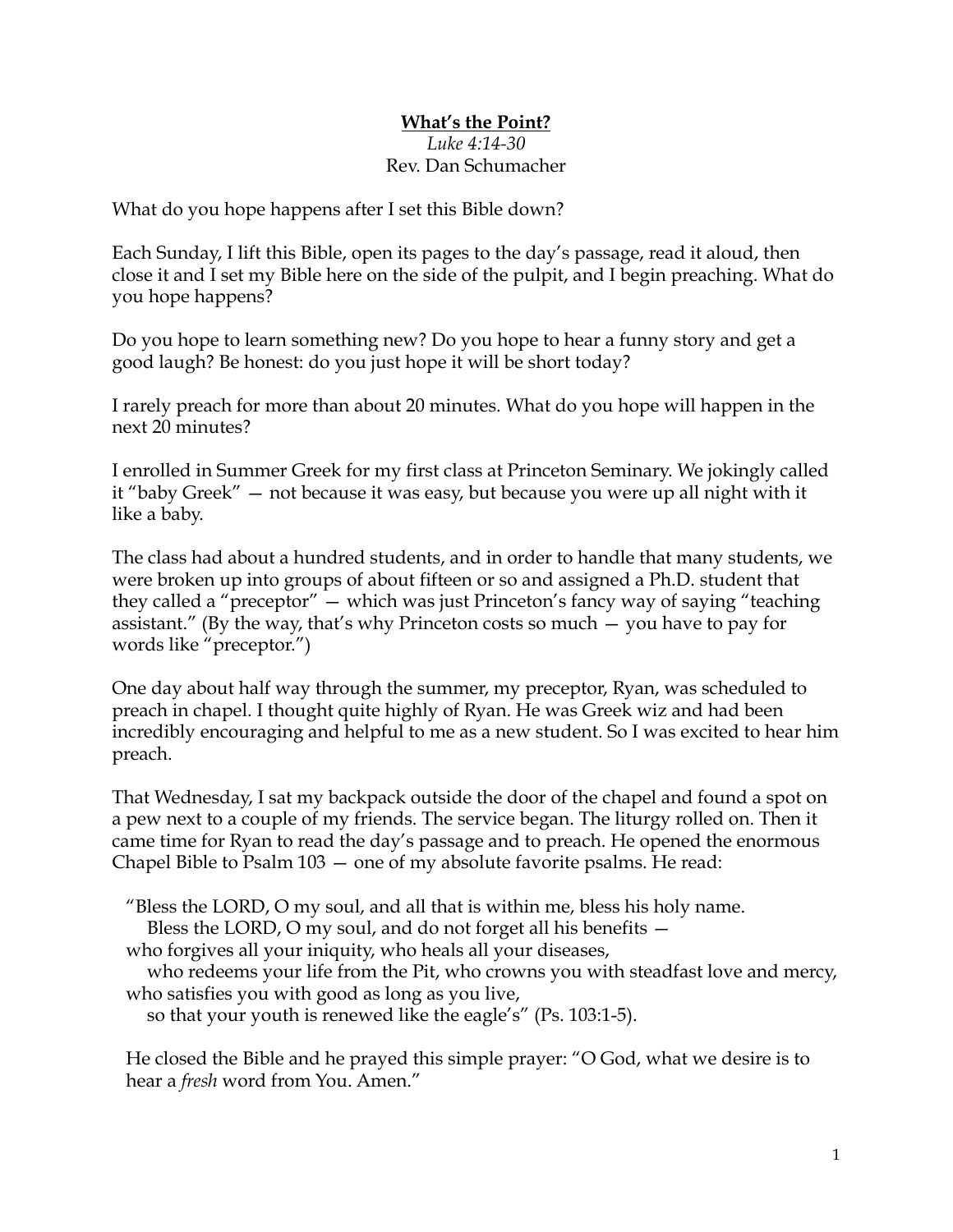*That's* what *I* wanted. *I* wanted to hear a fresh and life-giving word. *I* was ready for that. I was sitting at the edge of my seat, thirsty for a fresh word from God.

Then Ryan preached the most dry, sterile, boring sermon I had ever heard in my life. It was all about Hebrew grammar and Hebrew syntax. He droned on and on in a singsongy way that started to make my eyelids heavy. I wish I could tell you one good meaningful point that he made, but I can't… because I fell asleep. My friend had to nudge me awake when I started snoring. To be fair, I had been up all night with my new baby, "baby Greek."

What do *you* hope happens when I preach? Are you just hoping for a good nap? Don't worry. Someone will nudge you awake if you start snoring, too.

The Methodist minister, Will Willimon says, "Over the years, I have asked the question, "What do you hope for from a sermon?" Here are some of the responses I have received: *I like a sermon that helps me think about a biblical passage in a new and fresh way… I think a sermon ought to point out ways that I have gone wrong and to suggest ways I can get my life back on track… I want inspiration from the sermon, a feeling that I have been taken to a higher place, or have been given a special feeling as a result of the sermon… The best sermons are those that give me something that's easy to remember, something I can take home with me"* ("Jesus' Rejection at Nazareth," *A Sermon for Every Sunday*, Feb. 3, 2019).

Now, I'd be lying through my teeth if I were to tell you that I don't want those things, either, on the occasions when I get to hear someone else preach. On that day when Ryan preached at chapel, I would have traded his boring sermon for any of these other outcomes in an instant.

The problem is, none of those really line up with today's passage, and the story of Jesus preaching at his hometown synagogue in Nazareth.

Throughout the gospels, Jesus is often depicted as a preacher, but rarely do we actually get the content of his sermons. Today is one of the few exceptions. What do you think Jesus hoped to accomplish with this sermon?

Imagine the scene, if you can. Jesus is back in his childhood synagogue on the Sabbath day. These are the folks who have known him his entire life. They were the ones who bounced him on their knees. They were there when his voice started to crack and his feet got too big too fast. For crying out loud, these were the people who attended his circumcision. There was nothing about Jesus that they did not know.

In that day a time, there was only one Jewish Temple and it was in Jerusalem. But synagogues were allowed to pop up anywhere where there were 10 or more Jewish men. The synagogue worship services were really rather informal, consisting primarily of prayers, reading of Scripture, comments, and alms for the poor. All adult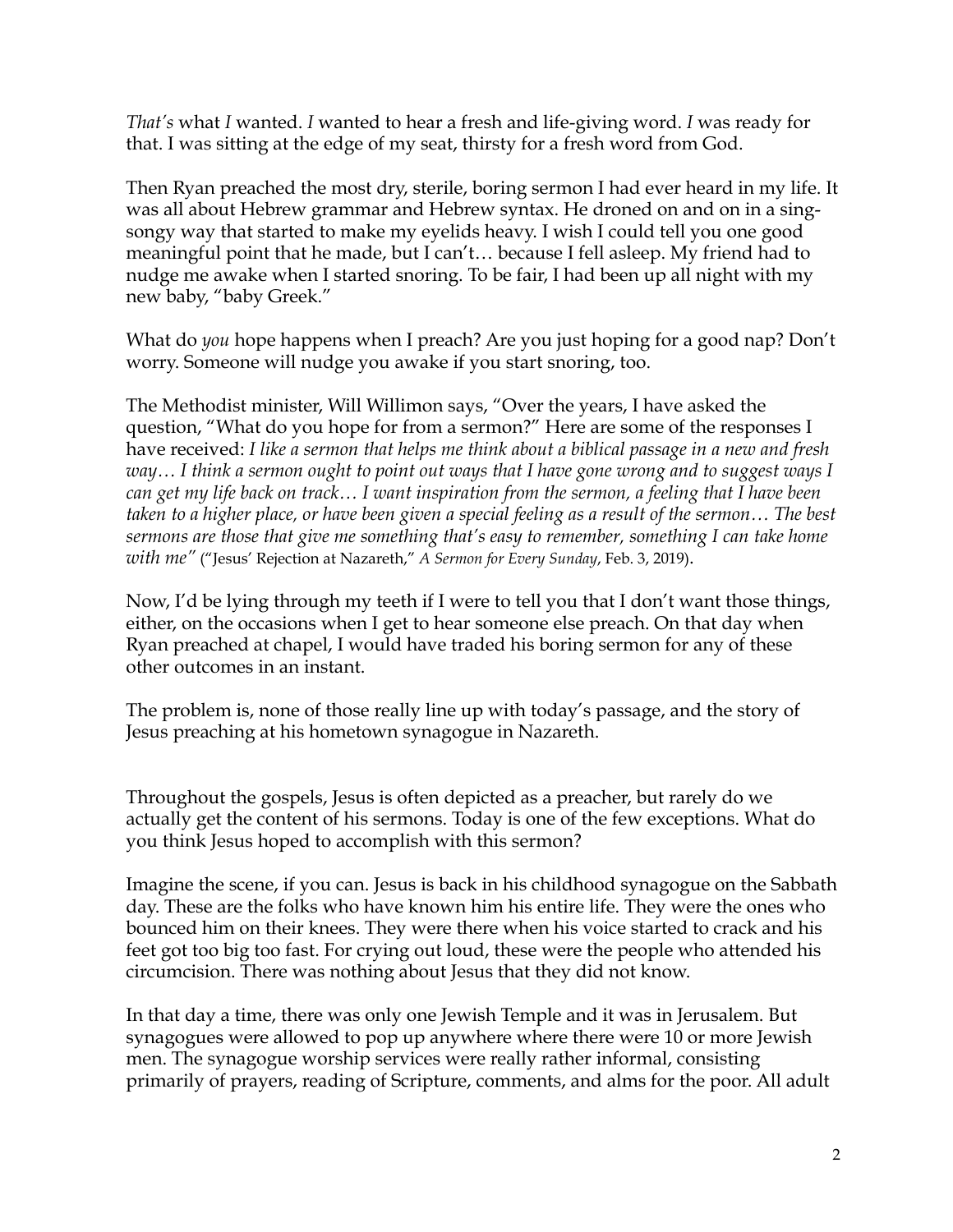males were permitted to read scripture and make comments. On this day, it would seem that it was Jesus' turn.

They hand him the scroll of Isaiah. He unrolls it to Isaiah 61 and reads, "The spirit of the LORD is upon me, he has anointed me to bring good news to the poor, to proclaim release to the captives, recovery of sight to the blind, to let the oppressed go free… to preach the year of God's favor." And then, he looks up from the scroll and says to the hometown crowd, "Today, these words have been fulfilled in your hearing."

That's a bold statement, but an encouraging one. Israelites of all stripes had been waiting for God's deliverance; had been waiting for the Messiah. For too long the Jewish people had been under the heel of others — Egypt, Assyria, Babylon, now Rome. They'd had their share of troubles and oppression and captivity. So this really was good news.

Excitement rippled through the congregation. God was at last making good on God's promises. All would finally be set right.

Then the preacher, Jesus, rolled up the scroll and, as was the custom, he sat down to preach. That was when the trouble started.

Jesus looks around the room at his hometown crowd — his elementary school teachers over here, his neighbors over there, his orthodontist, his cousins — where else but on the back row, his butcher, his brothers and sisters — and he starts his sermon by saying, "No prophet is accepted in his hometown."

He goes on: "Do you remember when God showed up through the hands of those prophets of old? Remember when in the days of Elijah God shut up the heavens for three and half years — no rain, no crops, famine everywhere? Remember that? There were Jewish widows starving on every farm and street corner in Israel, but who did God send Elijah to? Not to a Jewish widow, but the Gentile one. The pagan one. The widow from Zarephath."

The hometown crowd suddenly grew real quiet. Arms started crossing. Smiles started being replaced with puzzling looks. Where was this going?

But Jesus wasn't done. "There were also lots of people suffering from illness, from leprosy, in the days of Elisha, but God's prophet healed none of them. Only one was healed: Namaan, a military officer for the Syrian army, an officer in the *enemy's* army."

Well, that was the straw that broke the camel's back. The congregation was filled with rage. How dare he suggest that God loved other nations more than them! How dare he say that God even loved their enemies!

You can almost see the pitchforks and torches as they rose up and ran him out of town. They led Jesus to the edge of a cliff — his own people… his neighbors and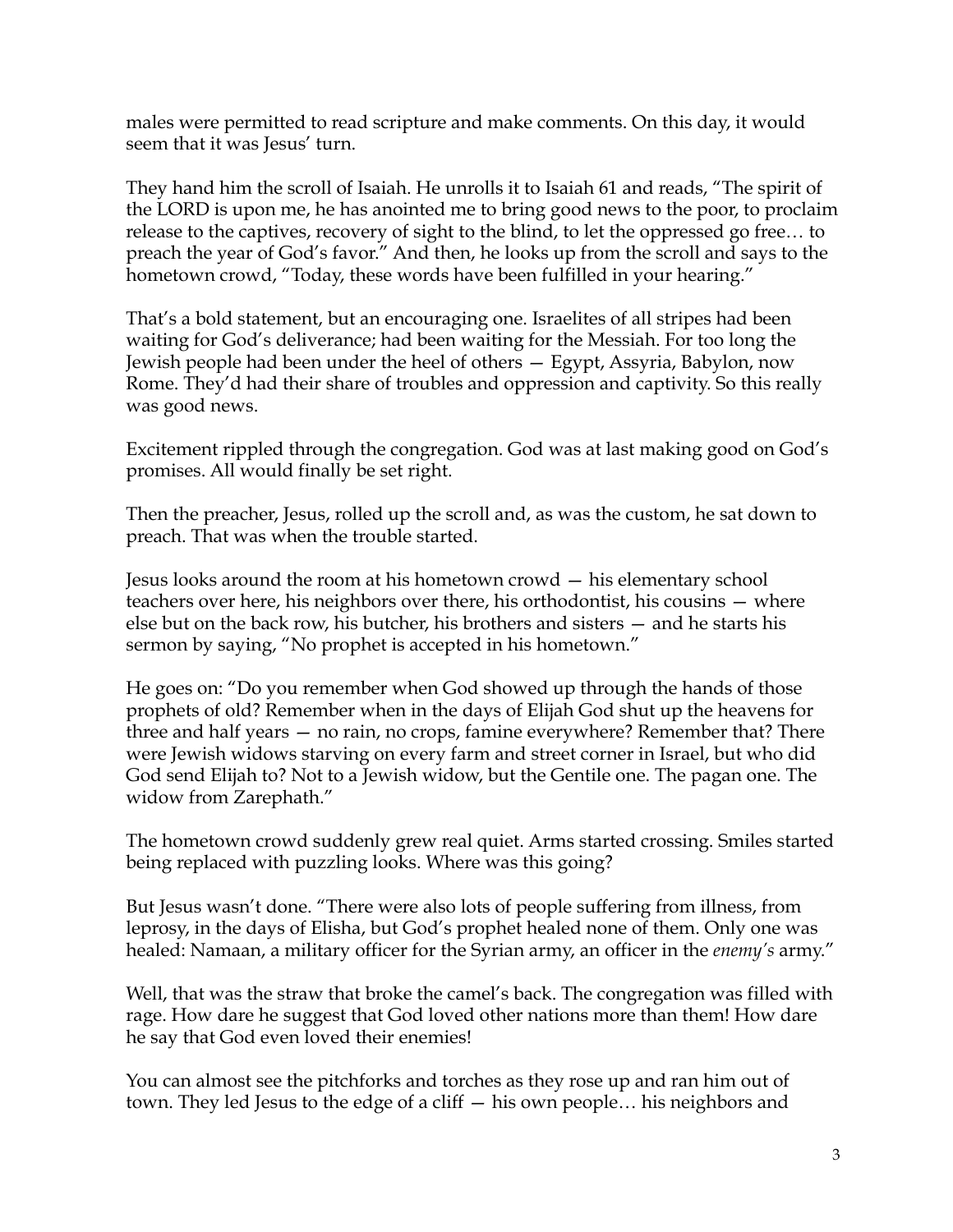friends… his family. They led him to the edge of a cliff and planned to hurl him off. It wasn't a "stoning" in the traditional sense. But there's more than one way to skin a cat. Rather than throw stones at him until he was killed, they'd hurl him at a stone for his blasphemy.

According to Luke this was Jesus' first sermon, and they'd kill him for it.

Now, I have preached some difficult sermons in my life — and I have had some negative reactions to my words, but in all my sermons over the years no one has ever threatened to murder me. Why were they so outraged at his words?

We have to understand that since the days of Abraham, the Israelites had understood themselves as God's people… elected… set apart… special and unique in God's eyes… beloved above everyone else. God was their God, and they were God's people. You see? He was *their* God. He didn't belong to the widows of Zarephath or soldiers in the Syrian army. God was *their* God.

So when they came to worship, what do you think they hoped would happen in a sermon?

They probably wanted to be reminded that they were numbered among the chosen. They wanted to be reminded that God was on their side, that God pledged allegiance to them and them alone. What were all those stories of Moses and Sampson and David about if not the story of God choosing them and them alone.

And if we're honest, isn't that what we want, too? To be God's favorites? To have God hate all the people we hate and love all the people we love? To have God pledge allegiance to us and us alone?

But that's not what Jesus preached. In his sermon, he didn't say, "Blessed are you, O Israel, chosen from among the nations; set apart and adored." He did not reenforce what they wanted to hear or what they already believed.

Instead, he said, "If you think God shares all the same enemies with you, then your 'god' is too small."

He could say it to us, too, couldn't he? Who is it that you don't think ought to be allowed membership in this church? Who is that you think is undeserving of God's love and acceptance?

The late, German theologian and Lutheran pastor, Martin Neimöller said it like this: "It took me a long time to realize that not only did God not hate my enemies, he didn't even hate his enemies."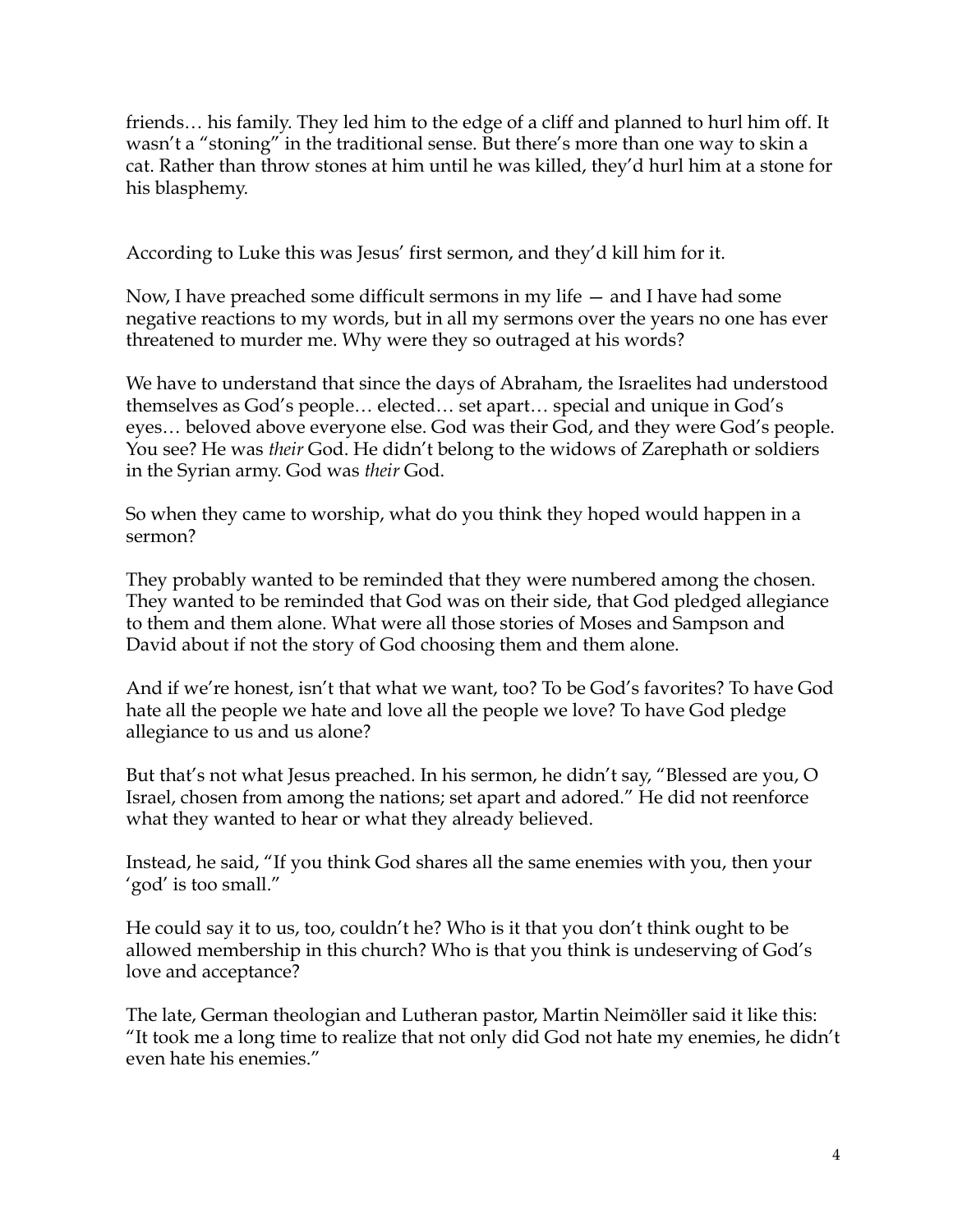God is always bigger than our expectations. God will show mercy on those whom God will show mercy. God will love whomever God chooses to love. And the good news of God's coming was never for Israel alone or for America alone or for Baptists alone or for Republicans alone or for Democrats alone or for capitalists alone or for communists alone. Do you get the point: God is *always* bigger.

And as I see it, the purpose of a sermon is not simply to teach you something new or give you a good joke or to make you feel something special. The purpose of a sermon is *to bring you closer to the true and living God.* 

And the truth is that sometimes closeness with God feels good, like being on a spiritual mountain top. But sometimes being brought close to God, doesn't feel so good — especially when being brought close to God shows us just how far short we have fallen from God's will for us.

But, friends, what are really here for if not to be brought into the presence of God? If not to be pulled closer into communion with the true and living God? What do we really hope a sermon will do if not that?

A Rabbi friend of Will Willimon says this: "Judaism is a rather simple religion that is based on two profound articles of faith: The first: there is only one God. The second: you are not it."

Is that maybe what Jesus' hometown congregation experienced from his sermon?

They arrived at worship that morning with their conceptions of God firmly in place. Then the preacher used nothing but scripture to correct, expand, critique, grow their idea of who God is and who God cares about.

Every person in the synagogue in Nazareth that day began worship by reciting the *shema:* "Hear, O Israel, the LORD your God is one."

Jesus, good Jew that he was, reminded the faithful that it's not like the Syrians have their God, and we have our patron God who runs errands just for us. There is only one God, and our God is determined to be their God, too. God is not our tamed pet. God is God. We are not.

And the only way we ever seem to get that message is when we're brought close enough to the living God to see how far short we fall.

So, what do you hope for in this 20 minutes each week?

To simply learn something new? To hear a few stories and get a laugh or two? To take a good nap?